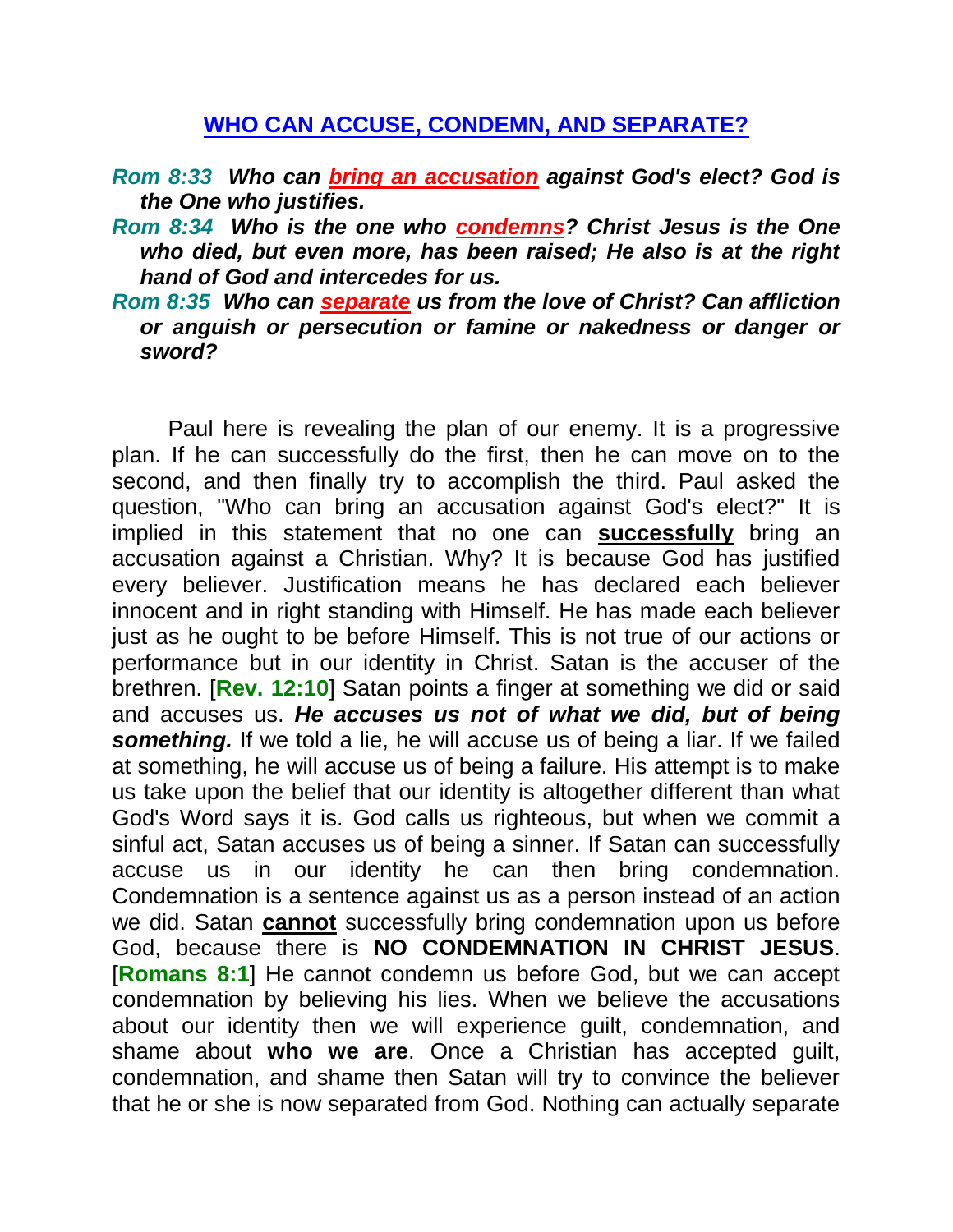a Christian from God. Paul clearly states this in **Romans 8:38-39**. However, a Christian can feel separated from God because of condemnation and guilt. Many Christians feel they are alienated from God because of what they have done. This however is not the truth.

## *2Co 5:19 that is, that God was in Christ reconciling the world to Himself, not imputing their trespasses to them, and has committed to us the word of reconciliation.*

## *Col 1:21 And you, who once were alienated and enemies in your mind by wicked works, yet now He has reconciled*

God revealed to Paul that in Christ He was reconciling the world to Himself and was not imputing trespasses to mankind. Sins are no longer the barrier between God and man. The barrier now was Jesus Christ. If anyone will accept Christ and the reconciliation then they will be saved. People today believe in their own minds that they are separated from God because of their wicked works. This is not the case. God has been reconciled to us. A sinner must simply believe and accept that reconciliation. It is the same with Christians. Many Christians have believed the accusations of the enemy against them. They have accepted condemnation and guilt, and now they believe in their mind that they are separated from God. When a Christian believes this then the progressive plan of the enemy is accomplished. When we feel separated from God then our faith will not work. Faith works by love. [**Gal. 5:6**] If we do not feel God loves us or is separated from us then we will not trust Him and we will fail to lay hold of His grace.

In all these things [**accusations, condemnation, and the threat of separation**] we are more than conquerors! [**Romans 8:37**] If God be for us, who or what can be against us! Boldly declare before your enemy that you are righteous through the blood of Jesus. Boldly declare that Jesus is interceding for you and His blood is speaking better things than that of Abel's blood. [**Heb. 12:24**] Abel's blood cried out for vengeance. [**Gen. 4:10**] Christ's blood cries out for mercy in your behalf! Boldly declare that nothing and no one can separate you from the love of